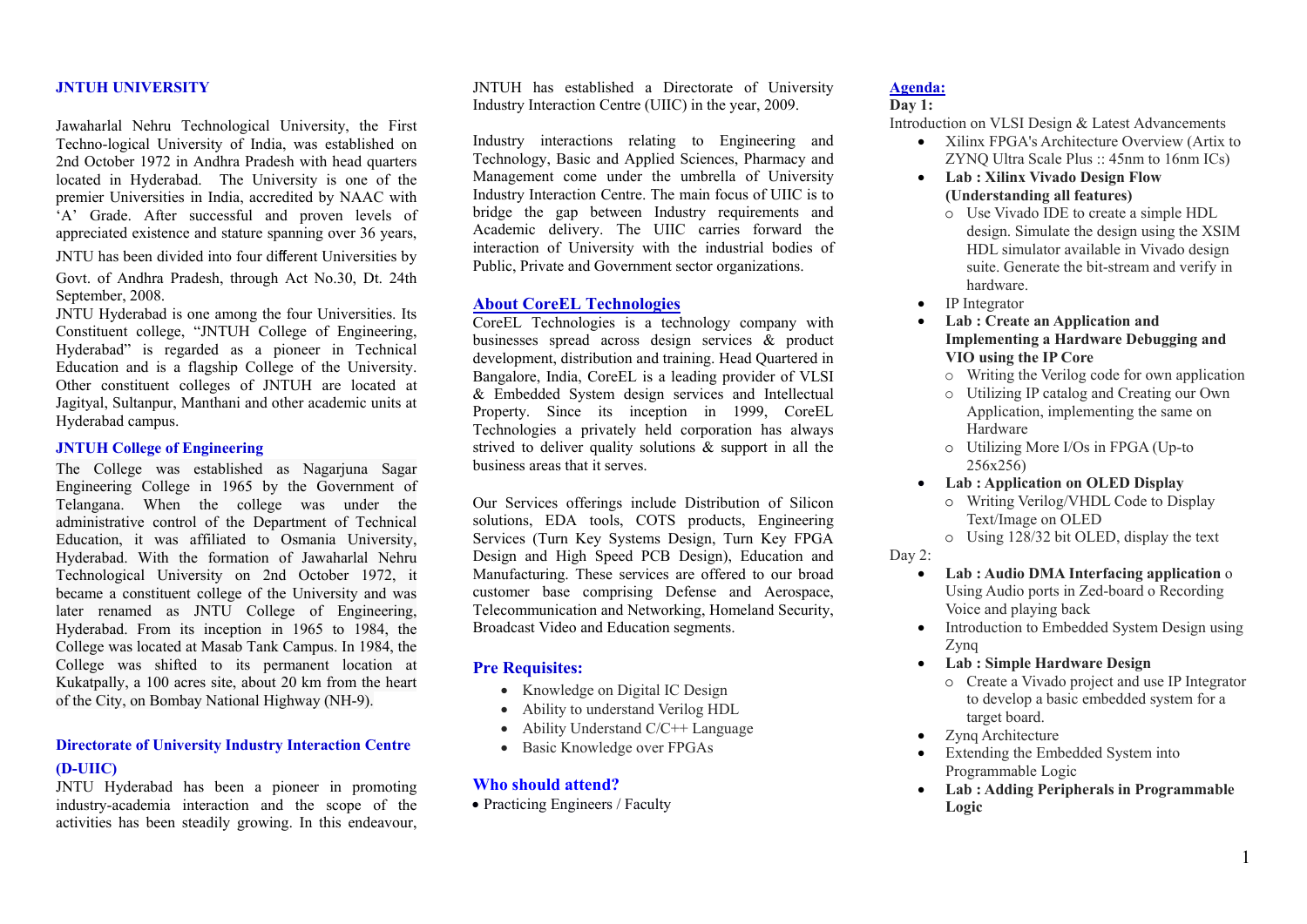- o Extend the hardware system by adding AXI peripherals from the IP catalog.
- o Writing Application and Debugging using Xilinx SDK

Day  $3$ :

- **Lab**: Application using PMODs
	- o Creating Block design Using IP Integrator
	- o Adding PMOD WIFI to Block design
	- o Running Application on SDK and Controlling Zed-board with Mobile Phone.
- Lab: Partial Reconfiguration Flow
	- o Use Vivado with Partial Reconfiguration (PR) capability enabled to synthesize HDL models and implement the design.
	- o Creating Multiple Bit Files
	- o Loading Boot File in SDCard and Programming ZYNO SOC with SD Card
- Lab : Demo on Xilinx System Generator **Design Flow** 
	- o Block Design using Simulink and Xilinx **Block Sets**
	- o Creating Hardware Co-simulation
	- o Verifying on Zed-board
- Lab: Demo on Software Defined Radio
- o Connecting FMC Card to Zed-board
- o Booting Linux OS From Zed-board and Verifying Applications

## **Key Learning Outcomes:**

- Understand the FPGA's and System on Chip  $\bullet$
- Current Trends in SOCs
- Practical Knowledge over ZYNQ SOC
- Ability to do Research/Academic Projects on **FPGA/SOC**
- How to run Partial Reconfiguration  $\bullet$
- How to Use Peripherals on ZYNO SOC and its Applications
- How to integrate MATLAB & Xilinx Tools
- Hands-on Practice over Industry Xilinx Vivado **IDE** Tools

## **Chairman:**

Dr. E. Sai Baba Reddy, Principal, JNTUH CEH

**Co-Chairman:** 

Dr.Ch. Venkata Ramana Reddy, Director, UIIC, JNTUH

## **Registration Fee: There is no Registration Fee**

## Registration link and use Registration form given.

https://forms.gle/uNTzYrHZB3UJssTn6

Limited seats: Registration is on first come first serve basis. Selected participants will be informed by mail by 11<sup>th</sup> October, 2019.

# Last date for registration: 11<sup>th</sup> October, 2019.

## **Travel/Accommodation**

Participants are required to make their own arrangements for travel, local conveyance and accommodation.

# **Address for Correspondence**

## Dr. M. Madhavi Latha

Professor Department of ECE, JNTUH CEH Cell: 9848506611, Email: mlmakkena@yahoo.com

Venue: Computer Lab, UIIC, JNTUH **Time:** 10:00 AM to 5:00 PM

# Registration form: Down Load from jntuh.ac.in,

# **intuhceh.ac.in** websites. (given along with this brochure)

## **Resource Persons**

**Mr Suneel Kumar** Associate Manager-Sales Email: suneelkumar.s@coreel.com Mob: 9849599688 Mr Nagendra Bandi **Application Engineer** Email: nagendra.b@coreel.com

**A 3-Day Faculty Development Program/Short Term Course on** 

# "Designing with ZYNQ SOC and **It's Applications"**

16-18 October, 2019 (Under TEQIP-III, JNTUH CEH)



In collaboration with **UIIC, JNTUH** and



**Hyderabad** 

**Coordinator** Dr. M. Madhavi Latha **Professor in ECE JNTUH College of Engineering** Hyderabad-500 085, Telangana.